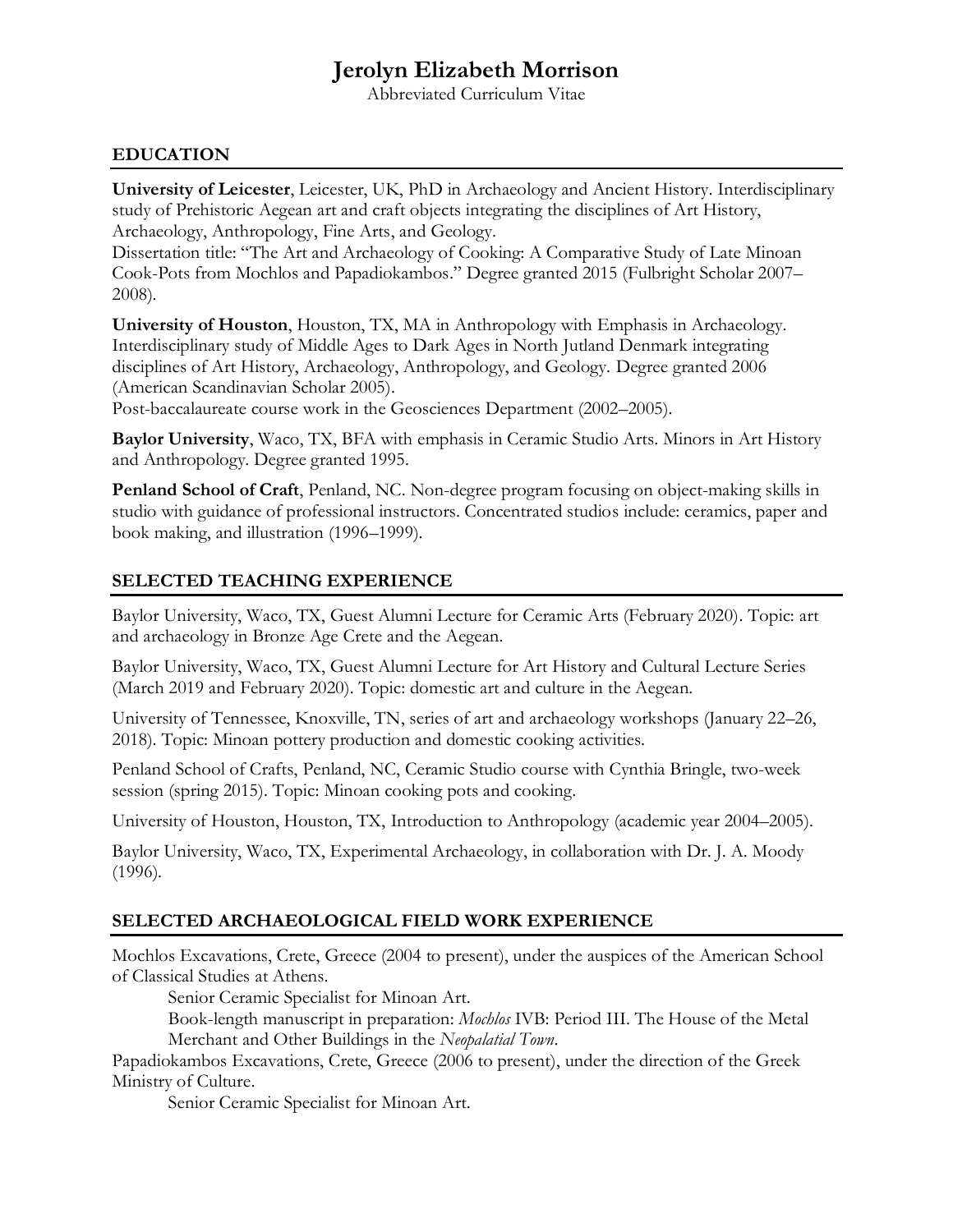Book-length manuscript in preparation on the Neopalatial pottery outlining the typology for the decorative and technological features of the ceramic assemblage and discussing trade in respect to the production and consumption of pottery.

Serraglio, Eleona, and Langada Archaeological Project (SELAP), Kos, Greece (2011 to present), under the auspices of the Italian School of Athens.

Senior Ceramic Specialist for Minoan Art. See publications and conference presentations below.

## **INTEGRATED PROFESSIONAL AND ACADEMIC WORK**

Founder of Minoan Tastes [\(www.minoantastes.com\)](http://www.minoantastes.com/) (2012–current), which is a privately operated social enterprise that promotes the culinary history of the Aegean by working with a network of food and craft experts and scholars. This multidisciplinary approach to food and culture was developed out of the desire to present scientific archaeological knowledge in a more tangible way for a modern audience to better understand life in the past. Activities include cooking workshops, demonstrations, festivals, dinners, and excursions. Many events present current research about the Minoan Bronze Age kitchen based on the archaeological record of Crete. Minoan Tastes and Dr. Morrison's culinary work have been featured in documentaries, magazines, and podcasts throughout Europe and the United States (media portfolio available by request). She has partnered with the American Farm School (New York and Thessaloniki) by mentoring graduates of its Alternative Tourism program (2018–2020).

# **SELECTED PUBLISHED WORKS**

- Murphy, J., and J.E. Morrison, eds. Forthcoming. *Kleronomia: Legacy and Inheritance. Studies on the Aegean Bronze Age in Honor of Jeffrey S. Soles* (*Prehistory Monographs* 61), INSTAP Academic Press, Philadelphia.
- Morrison, J.E., E. Nodarou, and J. Cutler. Forthcoming. "Tracing Clay Vessels and Loom Weights Southeast Aegean Connections at Neopalatial Mochlos," in *Kleronomia: Legacy and Inheritance. Studies on the Aegean Bronze Age in Honor of Jeffrey S. Soles* (*Prehistory Monographs* 61), J. Murphy and J.E. Morrison, eds., INSTAP Academic Press, Philadelphia.
- Morrison, J.E. 2017. "Late Minoan Kitchens at Mochlos, Crete," in *From Cooking Vessels to Cultural Practices in the Late Bronze Age Aegean*, J. Hruby, and D. Trusty, eds., Oxbow Books, Oxford, pp. 99–115.
- Vitale, S., and J.E. Morrison. 2017. "Food and Cultural Identity on Kos during the Bronze Age: A Typological, Technological, and Macroscopic Fabric Analysis of the Storage and Cooking Pottery Assemblage," in *From Cooking Vessels to Cultural Practices in the Late Bronze Age Aegean,* J. Hruby and D. Trusty, eds., Oxbow Books, Oxford, pp. 72–98.
- Gauß, W., E. Kiriatzi, M. Lindblom, B. Lis, and J.E. Morrison. 2017. "Aeginetan Late Bronze and Early Iron Age Cooking Pottery," in *From Cooking Vessels to Cultural Practices in the Late Bronze Age Aegean*, J. Hruby, and D. Trusty, eds., Oxbow Books, Oxford, pp. 46–56.
- Morrison, J.E., C. Sofianou, T. Brogan, and J. Alyounis. 2015. "Cooking Up New Perspectives for Late Minoan IB Domestic Activities: An Experimental Approach to Understanding the Possibilities and Probabilities of Using Ancient Cooking Pots," in *Ceramics, Cuisine and Culture: The Archaeology and Science of Kitchen Pottery in the Ancient Mediterranean World*, M. Spataro and A. Villing, eds., Oxbow Books, Oxford, pp. 115–124.
- Brogan, T., C. Sofianou, J.E. Morrison, D. Mylona, E. Margaritis, and R. Beeston. 2013. "Living off the Fruits of the Sea: New Evidence for Dining at Papadiokambos, Crete," in *Diet, Economy and*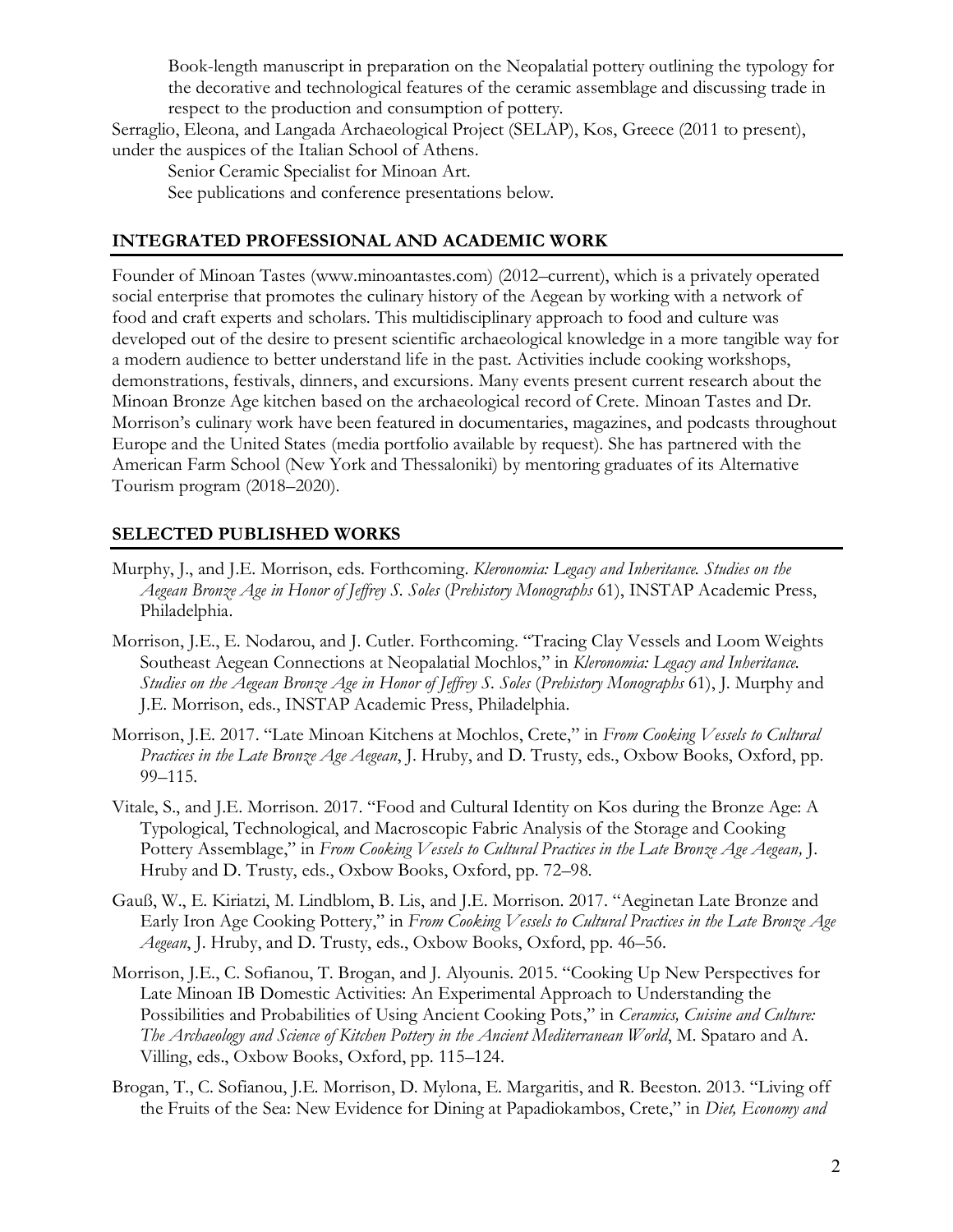*Society in the Ancient Greek World: Towards a Better Integration of Archaeology and Science. Proceedings of the International Conference Held at the Netherlands Institute at Athens on 22–24 March 2010* (*Pharos* Supple. 1), S. Voutsaki and S.M. Valamot, eds., Peeters, Leuven, pp. 123–132.

- Moody, J., J.E. Morrison, and H.L. Robinson. 2012. "Earth and Fire: Cretan Potting Traditions and Replicating Minoan Cooking Fabrics," in *PHILISTOR: Studies in Honor of Costis Davaras*, E. Mantzourani and P.P. Betancourt, eds., INSTAP Academic Press, Philadelphia, pp. 119–132.
- Brogan, T., J.E. Morrison, and C. Sofianou. 2011. "The LM IB Pottery from Papadiokampos: A Response to Leonidas Vokotopoulos," in *LM IB Pottery: Relative Chronology and Regional Differences* (*Monographs of the Danish Institute at Athens* 11.1–2), T.M. Brogan and E. Hallager, eds., Danish Institute at Athens, Athens, pp. 573–594.
- Evely, R.D.G., and J.E. Morrison. 2010. "The Minoan Potter's Wheel: A Study in Experimental Archaeology," in *Proceedings of the 6th International Congress on the Archaeology of the Ancient Near East:* Vol*.* I. *Near Eastern Archaeology in the Past, Present and Future: Heritage and Identity, Ethnoarchaeological and Interdisciplinary Approach, Results and Perspectives; Visual Expression and Craft Production in the Definition of Social Relations and Status*, P. Matthiae, F. Pinnock, L. Nigro, and N. Marchetti, eds., Otto Harrassowitz Verlag, Wiesbaden. pp. 283–288.

## **SELECTED PRESENTATIONS FOR CONFERENCES, WORKSHOPS, AND VISITING LECTURES**

Morrison, J.E. 2017–2018. Contributed Minoan-style cooking pot, conical cups, and Cretan herbs to the exhibition, "Replica Knowledge: An Archaeology of the Multiple Past," Berlin, Germany.

Evely, R.D.G., and J.E. Morrison. 2017. "Experimental Archaeology: Manufacturing and Using Minoan Potter's Wheels," lecture presented at the symposium on "Replica Knowledge: Histories, Processes, and Identities," Berlin, Germany.

Morrison, J.E. 2015. "Art and Archaeology of Cooking: Studies from Late Bronze Age Crete," lecture presented in Breaking the Mold Seminar Series, University College Dublin Centre for Experimental Archaeology and Material Culture, Dublin, Ireland.

Morrison, J.E. 2014. "Art and Archaeology of Cooking: Late Minoan Kitchens at Mochlos and Papadiokambos," lecture presented at The New York Aegean Bronze Age Colloquium, Institute of Fine Arts, New York University, New York City.

Morrison, J.E. 2014. "Cultural Connections in the Mycenaean Hinterland: Evaluation of the LM I and LM II–III Kitchens at Mochlos, Crete," lecture presented during the colloquium, "Comparative Approaches to Mycenaean Cooking Vessels," Annual Meeting of Archaeological Institute of America, Chicago.

Morrison, J.E., T. Brogan, and J. Alyounis. 2012. "An Anthropological Approach to Ancient Cooking Techniques: Experimenting with Replicas of Late Minoan Cook-pots and Food," lecture and cooking demonstration presented at the Minoan Seminar hosted by the American School of Classical Studies in Athens and INSTAP Study Center for East Crete, Athens, Greece.

Morrison, J.E., T. Brogan, D. Mylona, and C. Sofianou. 2010. "Cooking Up New Perspectives for Late Minoan Domestic Activities: An Experimental Approach to Understanding the Possibilities and the Probabilities of Ancient Cook-Pot Use," lecture presented at the Classical Colloquium, "Ceramics, Cuisine and Culture: The Archaeology and Science of Kitchen Pottery in the Ancient Mediterranean World," British Museum, London.